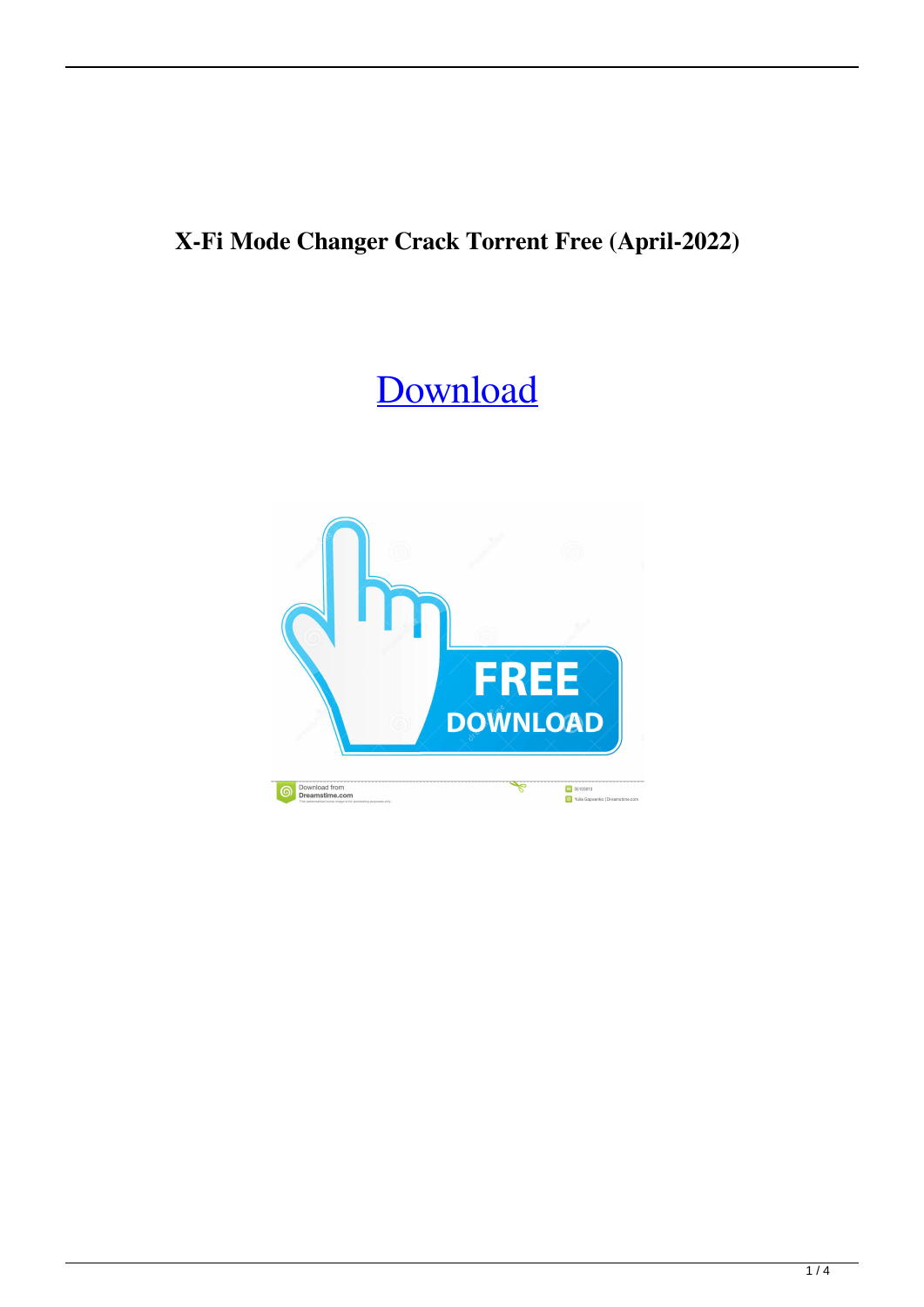### **X-Fi Mode Changer Torrent (Activation Code) Download [April-2022]**

Built in an intuitive visual interface, the X-Fi Mode Changer allows you to quickly switch between 5 different modes for your sound card. Use all available sound modes for games, listen to music or any other applications you like. Once you have the right mode selected, you can change it in the audio settings with a single click. The interface is easy to navigate. You can select between all available modes and easily change them without mouse clicks. If you want to go back to the default mode, the new X-Fi Mode Changer has also an option to reboot the computer and automatically go back to the original settings. You can use X-Fi Mode Changer as a tool to quickly change sound modes and easily set them without the mouse. The mode selection interface is easy to navigate: - Easy access to all available sound modes - Resume mode, see "How to Resume Mode" in the "Help" menu - Save/load all the settings you want to keep and restore the last saved settings with a single click - Autostart with your system's start up application - Reboot your system automatically when you click "Restart", and when you click "Reboot" it will save and restore the last settings and reboot the computer - You can also set X-Fi Mode Changer as a hotkey, just press the desired key and instantly switch between available modes. - And last but not least, the X-Fi Mode Changer can take advantage of all available configuration parameters of your sound card, allowing it to auto detect and apply the best settings. What's New in X-Fi Mode Changer 4.4.0: - Added support for New Mode 4 - Added a new "System" mode (useful for third party software like TeamViewer) - Fixed incorrect UUID file name - Fixed an issue when an UUID file name doesn't have a correct extension - Fixed a bug when connecting to HDMI-CEC (New Mode 1/2/3/4/5/6) - Fixed a bug when switching between modes - Fixed a bug when changing modes while paused - Updated "Help" menu What's New in X-Fi Mode Changer 4.3.2: - Added a new "AUTOSET" mode. - Fixed a bug when switching between modes and going back to "AUTOSET" - Fixed a bug when changing modes and immediately pressing stop or restart

#### **X-Fi Mode Changer Activation Key For PC**

77a5ca646e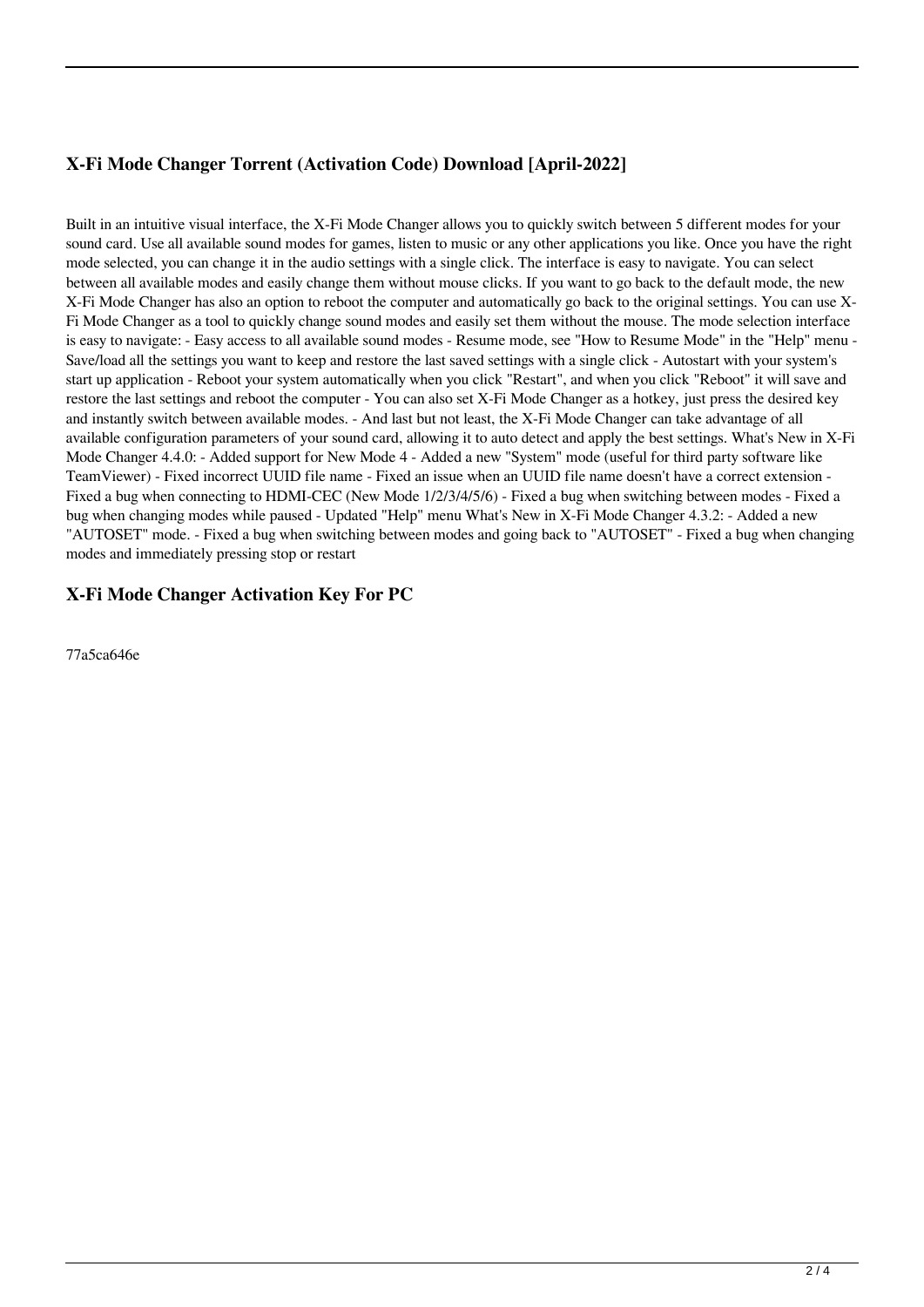#### **X-Fi Mode Changer For Windows**

#### **What's New In X-Fi Mode Changer?**

X-Fi Mode Changer is a tiny executable that will change the mode in a sound card driver. It is based on the sound card's extended feature called card manager and it uses the mouse to perform any function (activate/deactivate, change mode, select volume level). The program is very simple, and no other than the native program running in the sound card itself. Usage: Copy this file to C:\ or any other directory where the sound card device driver is located. Run the program in the directory from the command line: C:\program.exe Then, a graphical form will appear. The window is very simple, with a button that says "apply". Click it once to start the mode change process. The process is very quick and it's done in less than 0.1 second. Installation: Unpack and run the program into any directory you like. You don't have to unpack it into C:\Program Files or C:\Program Files (x86). Installation is automatic, as you'd expect in a program like this one. See also: Video card manufacturer-specific software References External links Sound Blaster X-Fi's main page X-Fi mode changer in software management Creative Labs Driver Manager Sound Blaster X-Fi Technology Overview Software driver selection guide for the SB X-Fi Creative X-Fi technology information Category:Auditory system Category:Sound cardsD.2005); Todd's Tire Service v. Thompson, 317 Ark. 364, 877 S.W.2d 291 (1994); Meny v. Schlitz Brewing Co., 311 Ark. 398, 844 S.W.2d 31 (1993). NOTES [1] Our courts had also repeatedly stated that, in effect, a complaint of retaliatory discharge for protesting employment practices is an action under the Arkansas WPA. See Zolliecoffer v. Post, 263 Ark. 859, 568 S.W.2d 1 (1978); Taylor v. Patterson, 269 Ark. 391, 601 S.W.2d 809 (1980); Murray v. White, 275 Ark. 477, 631 S.W.2d 301 (1982). [2] Section 21-3-203(1)(A)(i) provides that "it shall be unlawful for any person to discharge... or in any other manner discriminate against any employee... because such employee has in good faith... (i) filed a complaint, testified, or assisted in any proceeding under this chapter." FREE now and never miss the top politics stories again. SUBSCRIBE Invalid email Sign up fornow and never miss the top politics stories again. We will use your email address only for sending you newsletters. Please see our Privacy Notice for